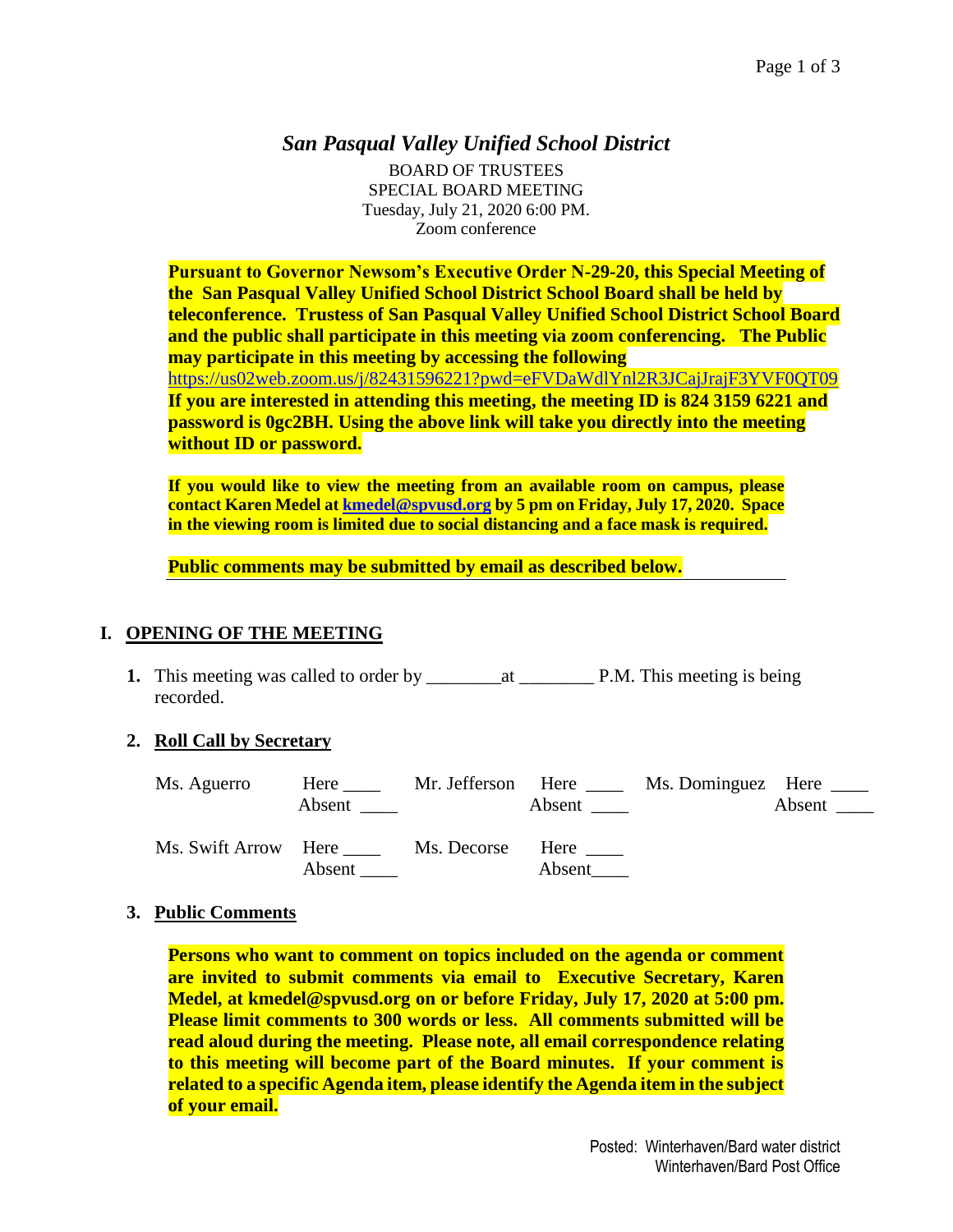Are there any public comments speakers who require translation?

\*Persons who have complaints against Board members or District staff are encouraged to seek resolution to those complaints by using the San Pasqual Valley Unified School District written complaint procedures before orally addressing them at a meeting. The Board will not respond to such complaints until the applicable complaint procedure (BP/AR 1312.1) has been followed and has reached the Board level. Where a complaint concerns a District employee identifiable by name, position, or other facts, the Board cannot respond until proper written notice has been given to the employee pursuant to Government Code Section 54957.

Because this is a special board meeting with a limited agenda, public comment shall be limited to only those subjects described in the agenda. Comments shall be limited to three minutes per person (six minutes if translator required) and twenty minutes (forty minutes if translator required) for all comments, per topic, unless the board president, subject to the approval of the Governing Board, sets different time limits.

## **II. CONSENT ITEMS**

- 1. San Pasqual Valley High School/Bill Manes Student/Parent Handbook 2020-2021
- 2. San Pasqual Valley Middle School Staff Handbook 2020-2021
- 3. San Pasqual Valley Middle School Parent and Student Handbook 2020-2021
- 4. San Pasqual Valley High School Staff Handbook 2020-2021
- 5. San Diego County Superintendent of Schools Contract with San Pasqual Valley Unified School District for Synergy Education Platform

## **III. REPORTS**

1. Gym discussion – Kish Curtis

### **IV. NEW BUSINESS**

1. Reopening plan for School Year 20-21

| Motion             |                       | Action        |                       |               |                |
|--------------------|-----------------------|---------------|-----------------------|---------------|----------------|
| Ms. Aguerro        | $Aye$ <sub>____</sub> | Mr. Jefferson | $Aye$ <sub>____</sub> | Ms. Dominguez | Aye $\_\_$     |
|                    | No                    |               | $\mathrm{No}$ $\_\_$  |               | N <sub>0</sub> |
|                    | Abstain               |               | Abstain               |               | Abstain        |
| Ms. Swift<br>Arrow |                       | Ms. DeCorse   |                       |               |                |
|                    | $No \ \_$             |               | $No \ \_$             |               |                |
|                    | Abstain               |               | Abstain               |               |                |